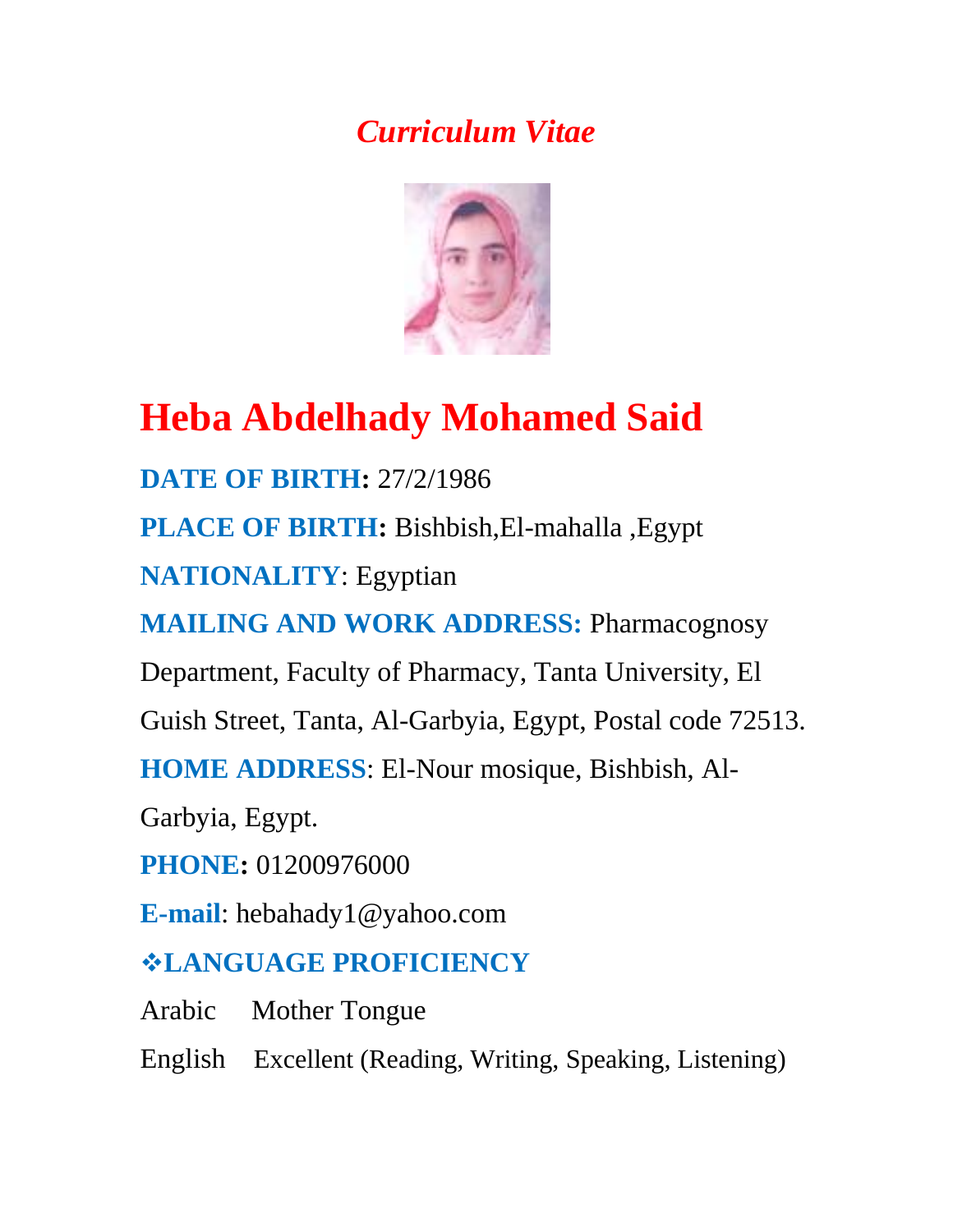## **EDUCATION:**

**May 2008; B.Sc Pharmaceutical Sciences; Faculty of Pharmacy, Tanta University, Egypt.**

**Graduated with general grade of excellent with honor. One of the top students throughout the 5 year-period of study, Faculty of Pharmacy, Tanta University, Tanta, EGYPT.**

#### **PROFESSIONAL CAPABILITIES:**

**Skills in laboratory work & research.**

**Excellent in spoken and written English.**

#### **COMPUTER SKILLS**

**UNESCO certified International Computer Driving License certificate (ICDL) which involve the following:**

- **1- Basic Concepts of Information Technology**
- **2- Using the Computer and Managing Files**
- **3- Word Processing**
- **4- Spread Sheets (Excel)**
- **5- Database (Access)**
- **6- Presentation (PowerPoint)**
- **7- Information and Communication (Internet).**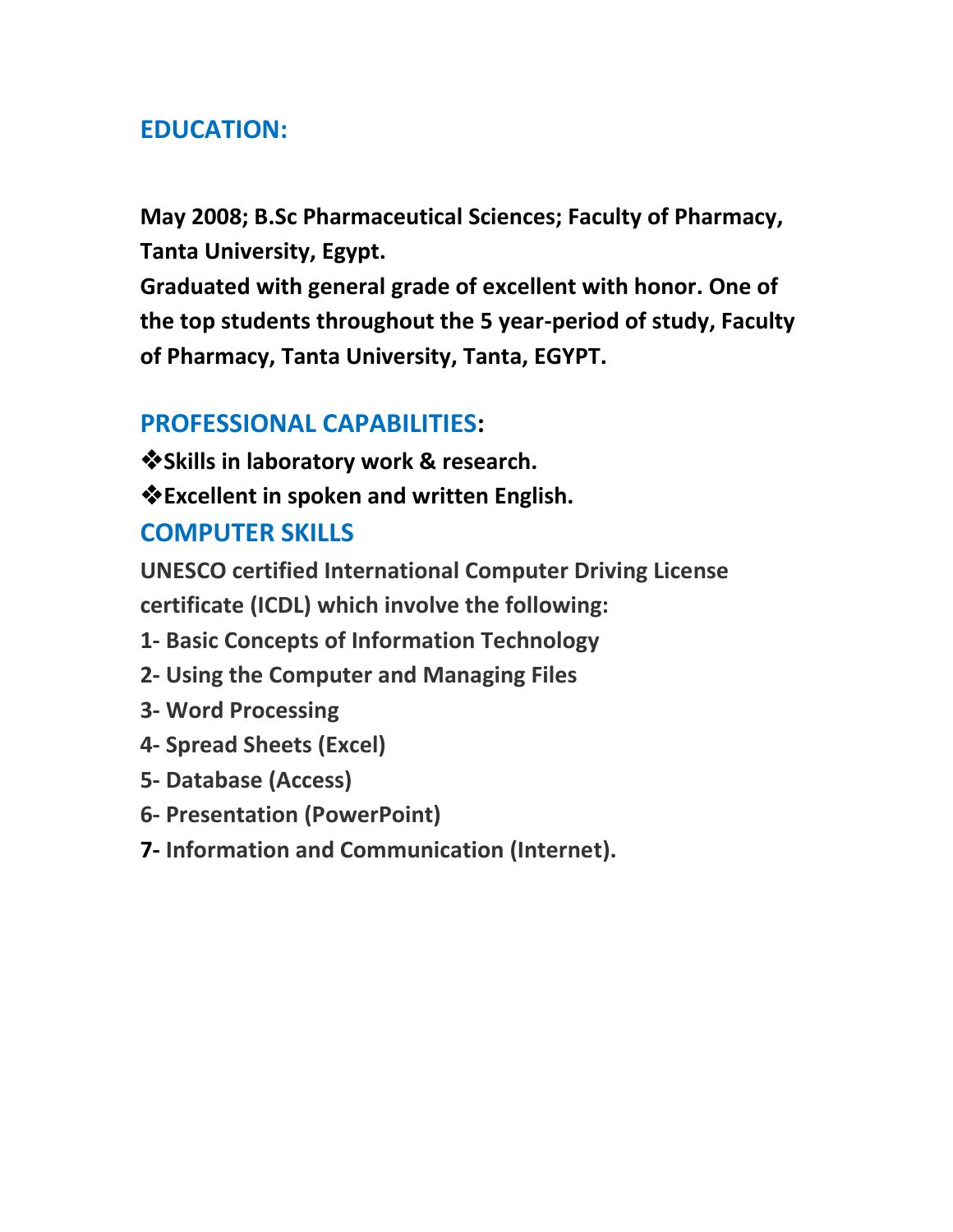## **WORK EXPERIENCE:**

- **1- Instructor of Pharmacognosy at Tanta University in January 2009.**
- **2- Reasonable experience in UV/Visible Spectroscopy and different electrochemical techniques.**

 **3-Good theoretical background in MS, NMR.**

 **4-Reasonable experience in teaching practical courses in classes tutorials.**

## **ADVANCED COURSES:**

**Physical chemistry, instrumental analysis, mathematics and statistic during the academic year 2008-2009 with overall grade: Excellent.**

**Advanced analytical chemistry advanced organic chemistry and**

**advanced medicinal chemistry during the academic year 2008- 2009 with overall grade: Excellent.**

#### **RESEARCH SKILLS**

- **Handling of microorganisms.**
- **Performing different biotransformation reaction.**

 **Quantitative estimation of different constituents in the culture filtrate using colorimeter and spectrophotometer.**

**Isolation and purification of active constituents of different extracts using column chromatography.**